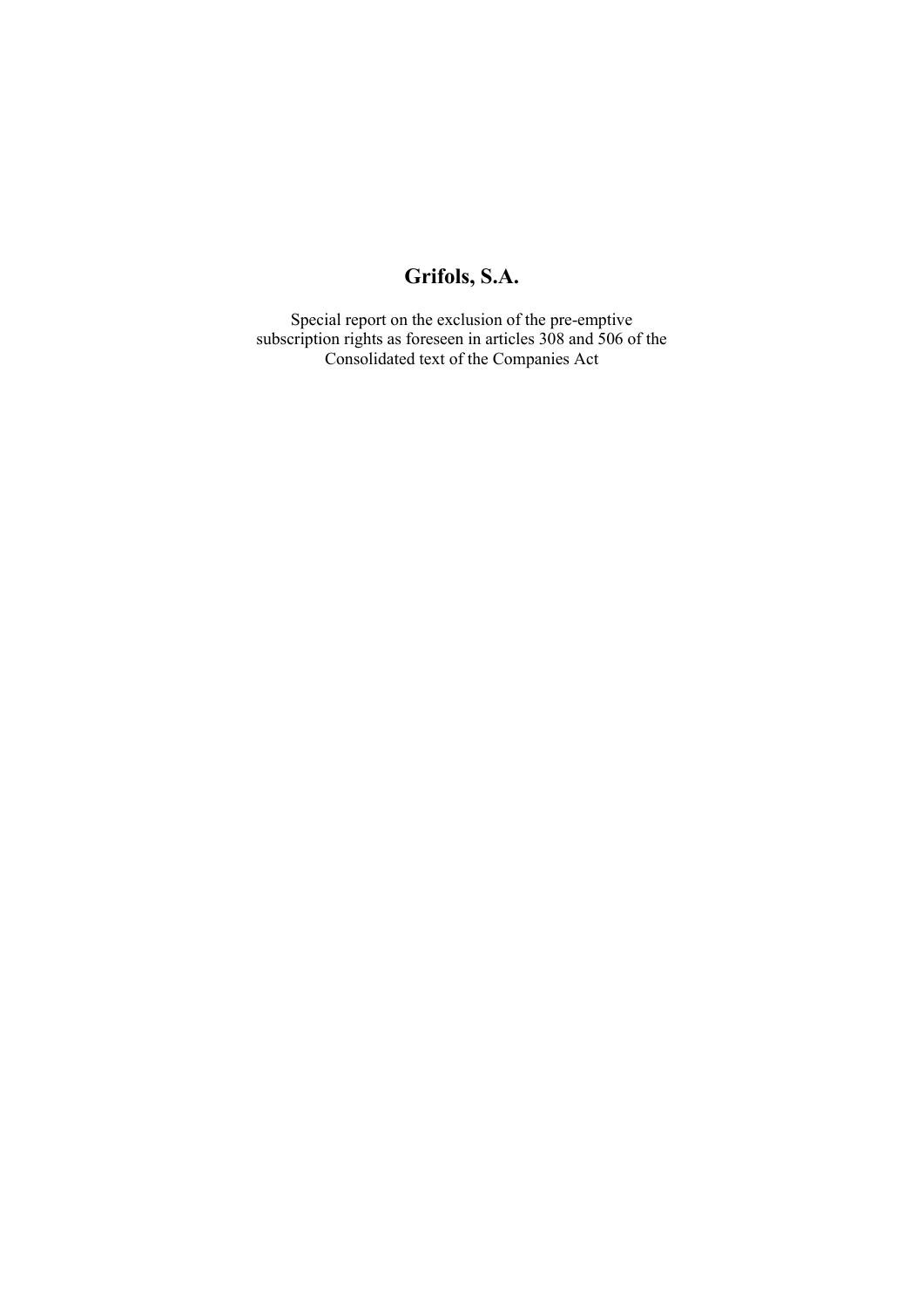#### **Contents**

Special report on the exclusion of the pre-emptive subscription rights as foreseen in articles 308 and 506 of the consolidated text of the Companies Act

Schedule 1: Report prepared by the Directors of Grifols, S.A., dated 16 April 2013, in relation to the share capital increase with the exclusion of the pre-emptive subscription rights

Schedule 2: Copy of the certificate from the Governing Body of the Barcelona Stock Exchange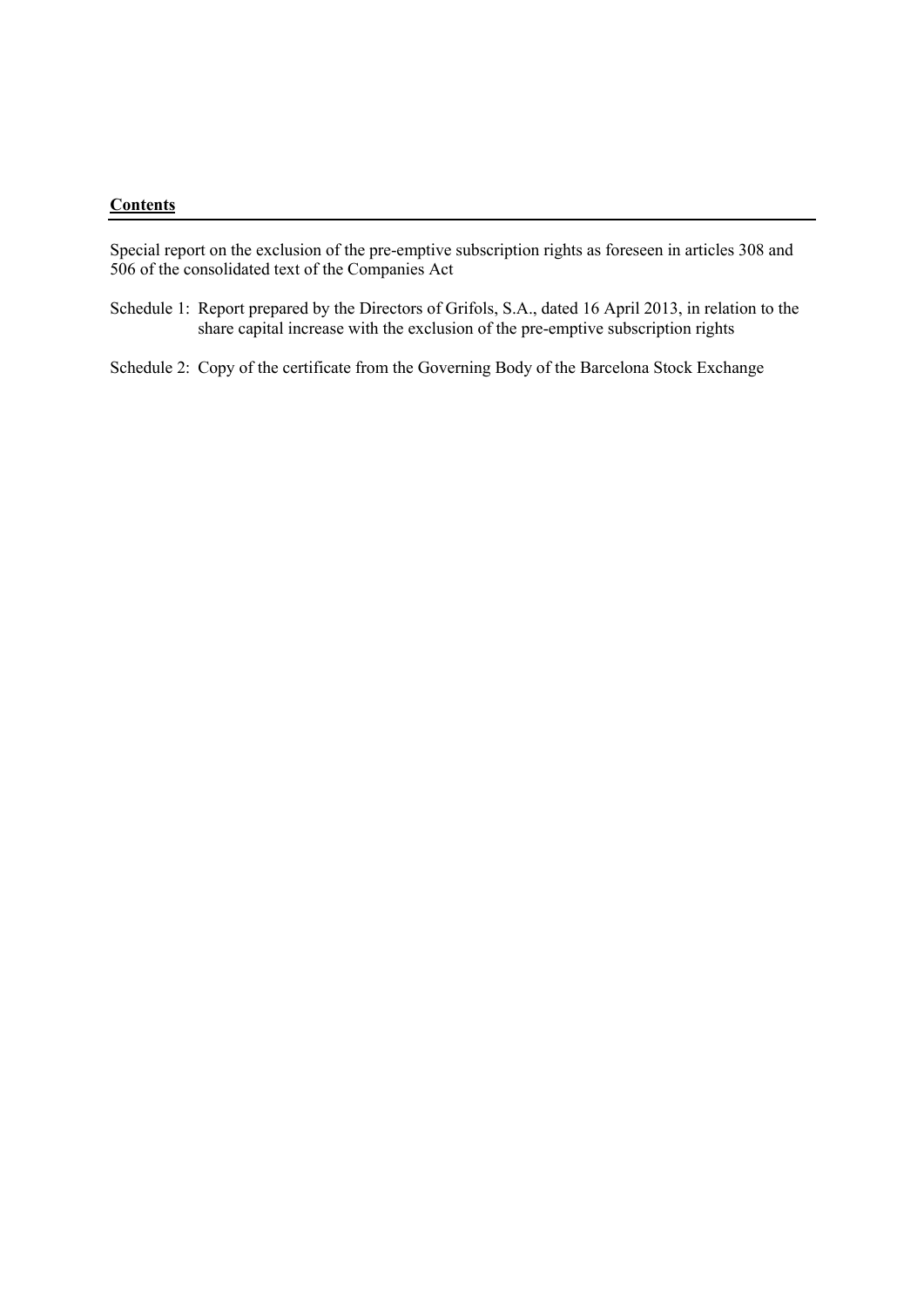#### **Special report on the exclusion of the pre-emptive subscription rights as foreseen in articles 308 and 506 of the consolidated text of the Companies Act**

To the Shareholders of Grifols, S.A.:

For the purposes foreseen in articles 308 and 506 of the consolidated text of the Companies Act, and in accordance with the commission received from Grifols, S.A. (the Company) by appointment of the Commercial Registry of Barcelona, we issue this special report on the share capital increase of Euro 88,499.70, by issuing 884,997 Class B shares with the exclusion of the pre-emptive subscription rights which, jointly with the Directors' Report, will be made available to the shareholders and communicated at the first General Meeting held following the share capital increase resolution.

The General Shareholders' Meeting, held on December 4, 2012, agreed to delegate to the Directors the authority to increase the share capital, pursuant to the provisions of articles 297.1 b) and 506 of the Companies Act, provided that the nominal value of the shares to be issued, plus, as the case may be, the amount of the share premium, corresponds with the fair value resulting from the report of the auditors appointed for such purpose by the Commercial Registry, at the request of the Directors. Moreover, according to such delegation granted by the General Meeting, the Directors have specifically foreseen the possibility of incomplete subscription of such increase in accordance with the provision of article 311 of the consolidated text of the Companies Act.

By virtue of such delegation the Directors of the Company have prepared the Directors' Report dated 16 April, 2013, which justifies in detail the proposal and the issue rate of the shares, indicating the persons to whom they shall be assigned, as well as the nature of the contributions. The legislation requires that this issue of shares be made at its fair value. In a share valuation one can only talk of approximations or estimated opinions on the fair value, which may depend significantly on subjective evaluations on very varied aspects of the business.

As described in more detail in the Directors' Report, the new Class B shares will be subscribed by means of a cash contribution from a credit entity, which is foreseen to be Banco Bilbao Vizcaya Argentaria, S.A.

At 31 December 2012, the share capital of Grifols S.A. amounted to Euro 117,882,384.10 and was composed of:

- Class A shares: 213,068,899 shares with a nominal value of Euro 0.50 each, fully subscribed and paid up, belonging to the same class and series, and which are ordinary shares of the Company.
- Class B shares: 113.499.346 shares with a nominal value of Euro 0.10 each, fully subscribed and paid up, belonging to the same class and series, and which are non-voting shares of the Company with the pre-emptive rights set out in the Company's Articles of Association.

Class A shares are listed on the Spanish Automated Quotation System Sistema de Interconexión Bursátil Español (SIBE / Mercado Continuo) and Class B shares are listed on the Spanish Automated Quotation System and on the Nasdaq, via American Depositary Shares (ADSs). From July 23, 2012, ADS representing Class B shares (non-voting shares) have an exchange ratio of 1 to 1, that is, 1 ADS represents 1 Class B share.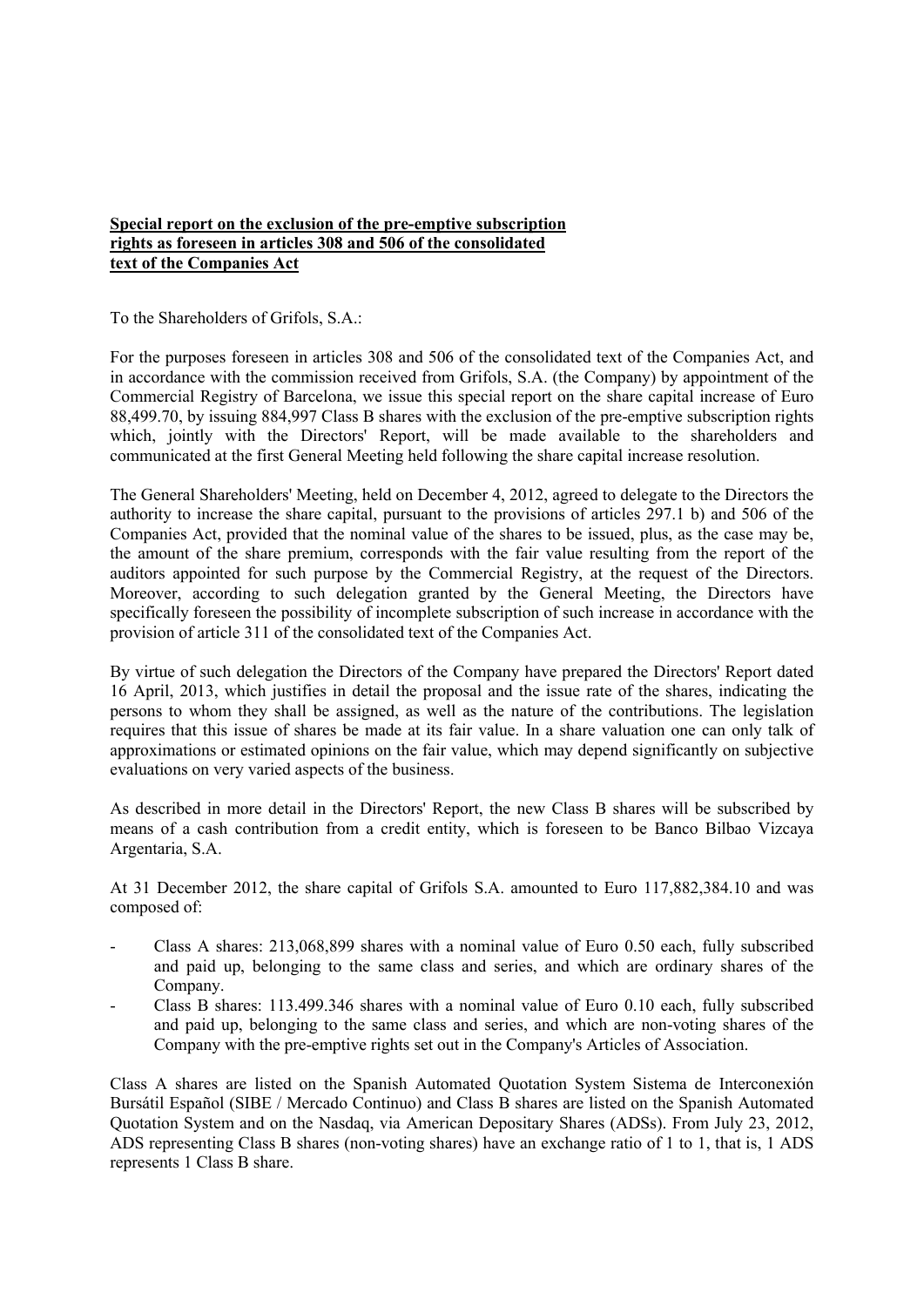On January 4, 2013 a share capital increase of 16,328,212 new non-voting Class B shares against voluntary reserves was formalized in a public deed with the assignment of 1 new share for every 20 former shares, and the shares were listed for trading on the four Spanish Stock Exchanges and the Spanish Automated Quotation System on 14 January 2013.

Non-voting Class B shares grant economic rights substantially identical to those of the ordinary shares, including the possibility of requesting the redemption of their shares if they do not benefit from certain IPOs in equal conditions as ordinary shares, as well as protection against resolutions that could have a diluting effect on the non-voting shares. The main characteristics of Class B shares are: minimum preferred dividend, same dividends and other share-outs or distributions as an ordinary share, right of redemption in certain cases and the right to a preferential liquidation proceeds.

Legislation requires that the issue of shares with the exclusion of the pre-emptive subscription rights be made at their fair value which, for a listed company, is understood as the market value and, unless justified to the contrary, is presumed to be its stock market value. Under this ruling, the Report drawn up by the Directors sets forth that the issue rate of the new non-voting Class B shares will be the highest of the following amounts: (i) the weighted average price of the non-voting Class B shares of Grifols, S.A. for the period comprised between 16 January 2013 and 15 April 2013, both inclusive, which amounted to Euro 20.0894 per share; and (ii) the price per share at close of trading on 15 April 2013 (the trading day immediately prior to the date of issuance of the Directors' Report), which amounted to 23.12 euros per share. Consequently, the issue rate will be Euro 23.12 per share.

As independent experts, it is our responsibility to issue a professional judgment on the fair value of the Company's shares, the net book value of the pre-emptive subscription rights which exercise is excluded, and the reasonableness of the data contained in the Directors' Report. Our work has been carried out according to the technical standards on elaboration of special reports on the exclusion of pre-emptive subscription rights pursuant to article 159 of the consolidated text of the Public Limited Companies Law (now article 308 of the consolidated text of the Companies Act).

The accounting information used in this document has been obtained from the consolidated annual accounts of Grifols, S.A. and its subsidiaries for the year ended 31 December 2012, which were audited by KPMG Auditores, S.L. who issued its audit report on 22 February 2013 with a favorable opinion (without reservations).

According to the above technical standards on the preparation of this special report, our work has consisted in the application of the following procedures:

- a. Obtainment of the abovementioned audit report referring to the consolidated annual accounts of Grifols, S.A. and its subsidiaries (hereinafter the Group) for the financial year ended 31 December 2012.
- b. Obtainment of information from the Company's auditors about occasional events or significant factors related to the economic-equity situation of the Group which they may have become aware of following the issuance of the last audit report provided to us.
- c. Questions raised to the Management of the Company on important facts which could significantly affect the value of the Group and, if applicable, verification of the same.
- d. Evaluation of the evolution of the market value of the Company's shares and determination of the average market value of such shares during the last representative quotation period prior to the date of this special report (from 16 January 2013 to 15 April 2013) and the last market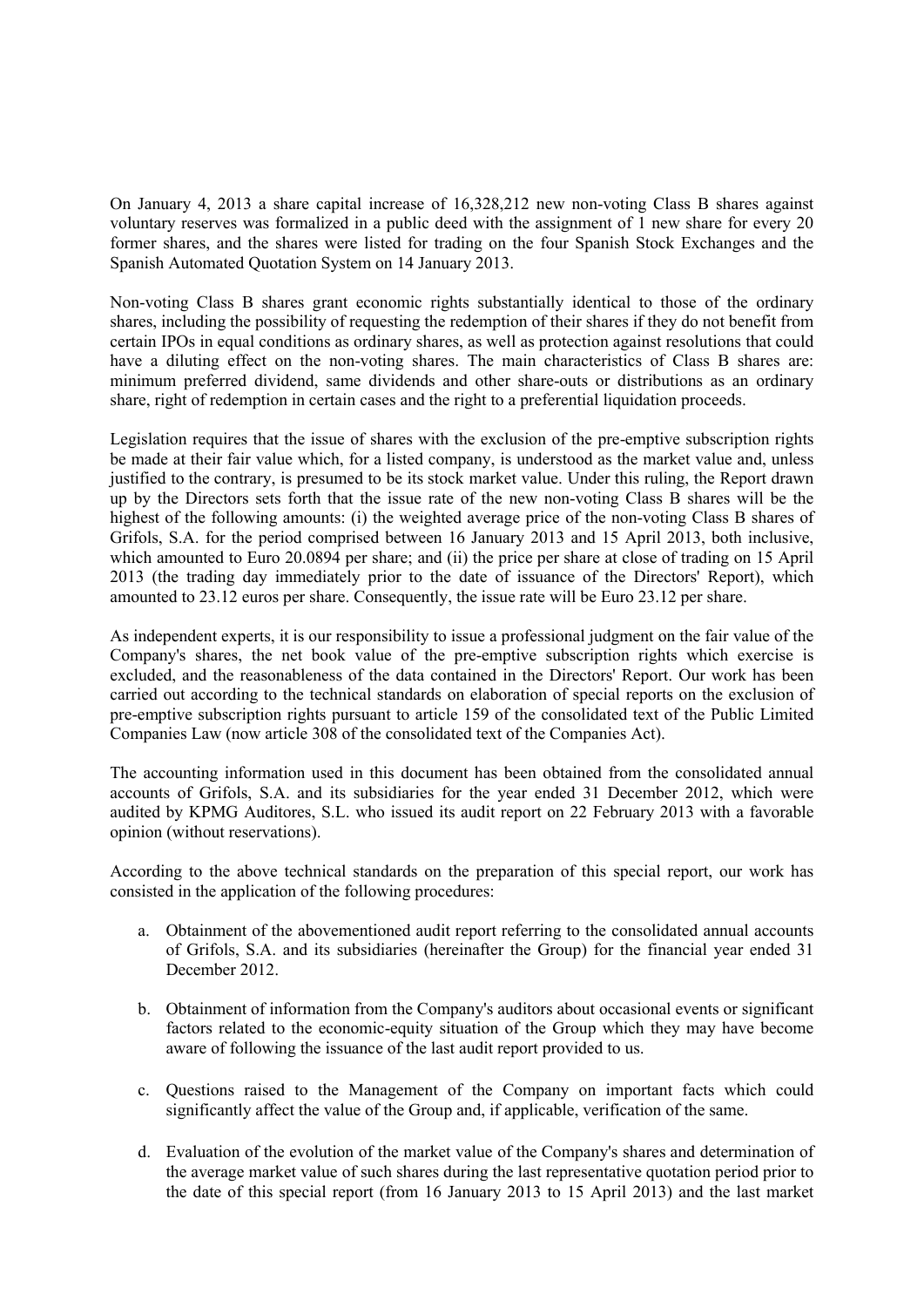price available prior to that date, as indicative values of the fair value of the Company. This determination has been carried out based on a certificate issued by the stock market body which includes, besides the abovementioned market values and those of the period immediately prior to it, the frequency and volume of quotation for the periods subject of this analysis.

- e. Verification that the issue rate proposed by the Directors is higher that the net equity value resulting from the Group's last audited consolidated annual accounts.
- f. Estimation of the fair value of the Company's shares and verification that the issue rate proposed by the Directors corresponds with the fair value of the Company's shares as it is inferred from the information obtained in the previous points.
- g. Evaluation of the reasonableness of the data contained in the report drawn up by the Directors which justifies the proposal and the issue rate, including the review of documentation that justifies the valuation methodology and the bases for calculation.
- h. Comparative analysis of the data available regarding the quotation of the Company's Class B shares, on the four Spanish stock markets and on the Spanish Continuous Market, with the quotation of the Company's ADS on the National Association of Securities Dealers Automated Quotation (NASDAQ).
- i. Determination of the net book value of the pre-emptive subscription rights which exercise is proposed to be excluded, calculated with reference not only to the share's market value but also to the net book value (net equity value) which is inferred from the Group's consolidated annual accounts as of 31 December 2012.
- j. Obtainment of an affidavit from the Directors of the Company in which they inform us that they have brought to our knowledge all relevant hypotheses, data and relevant information, as well as important events that have occurred following the date of the last audit report up until the date of issuance of our report.

Taking all the aforementioned into account, in our professional opinion as independent experts:

- 1. The data contained in the report of the Directors of the Company to justify their proposal is reasonable since it is adequately documented and explained.
- 2. In case of a listed company, the fair value is understood to be the market value and, unless justified to the contrary, it is presumed to be referred to its stock market price. In this sense, the market price per share, according to the certificate obtained from the Governing Body of the Barcelona Stock Exchange, is as follows:
	- Average stock market price of Class B shares at close of trading of the three month period comprised between 16 January 2013 and 15 April 2013 (quarter preceding the date of this special report): 20.0894 Euros.
	- Stock Market Price at close of trading of Class B shares on 15 April 2013 (last available price at the date of this special report): Euro 23.12.
- 3. The issue rate of Euro 23.12 per share (of which Euro 0.10 correspond to the nominal value and Euro 23.02 to the share premium), agreed by the Directors by virtue of the delegation of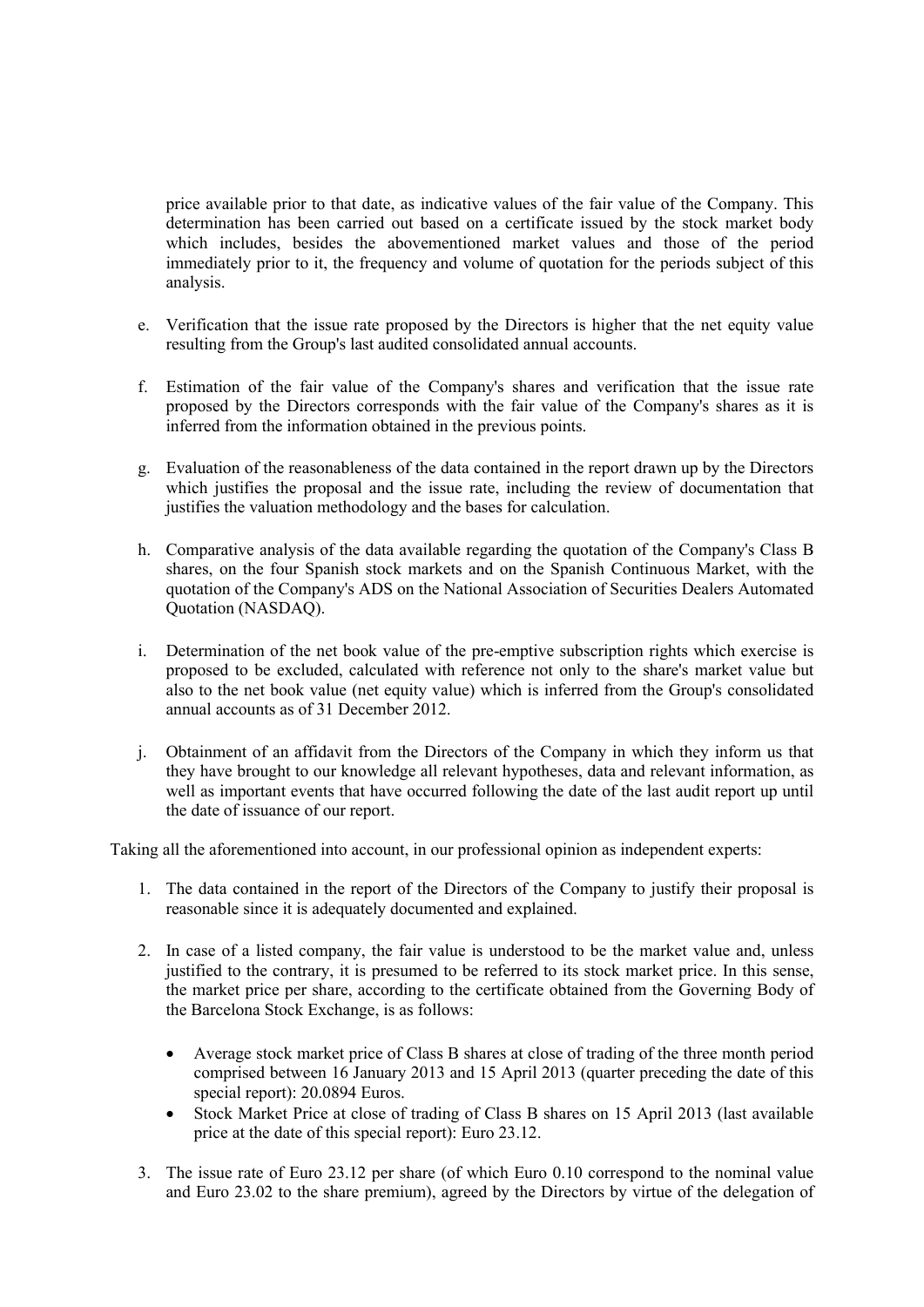the Extraordinary General Shareholders' Meeting of the Company, corresponds with the fair value of the Class B shares of the Company, calculated according to the information provided above. Moreover, such issue rate is higher than the consolidated net equity value at 31 December 2012 of the Company's Class B shares and, consequently, there is no diluting effect on said value.

- 4. The issue rate proposed is higher than the average stock market price of the Company's Class B shares at the close of trading of the three month period ended 15 April 2013 (quarter preceding the date of this special report) and is equal to the stock market price at close of trading on 15 April 2013 (last price available at the date of this special report). Consequently there is no diluting effect on books on either the average stock market price for such period or the stock market price at the close of trading on 15 April 2013.
- 5. Below we present the book value of the pre-emptive subscription rights which exercise is proposed to be excluded, calculated not only on the net book equity value of the Company according to the consolidated annual accounts corresponding to the financial year ended 31 December, 2012 audited by other auditors, but also on the average stock market price of the Company's Class B shares at the close of trading of the three month period ended 15 April 2013 (quarter preceding the date of this special report) and at the close of trading on 15 April 2013 (last price available at the date of this special report), expressed in euros per share in circulation:

|                                                                                     | Euros per share |
|-------------------------------------------------------------------------------------|-----------------|
| On the net book value audited at 31 December 2012                                   | (0.0474)        |
| On market prices of Class B shares at the close of trading:                         |                 |
| • For the three month period comprised between 16 January 2013 and<br>15 April 2013 | (0.0079)        |
| $\cdot$ At 15 April 2013                                                            | 0               |
| $\sim$                                                                              |                 |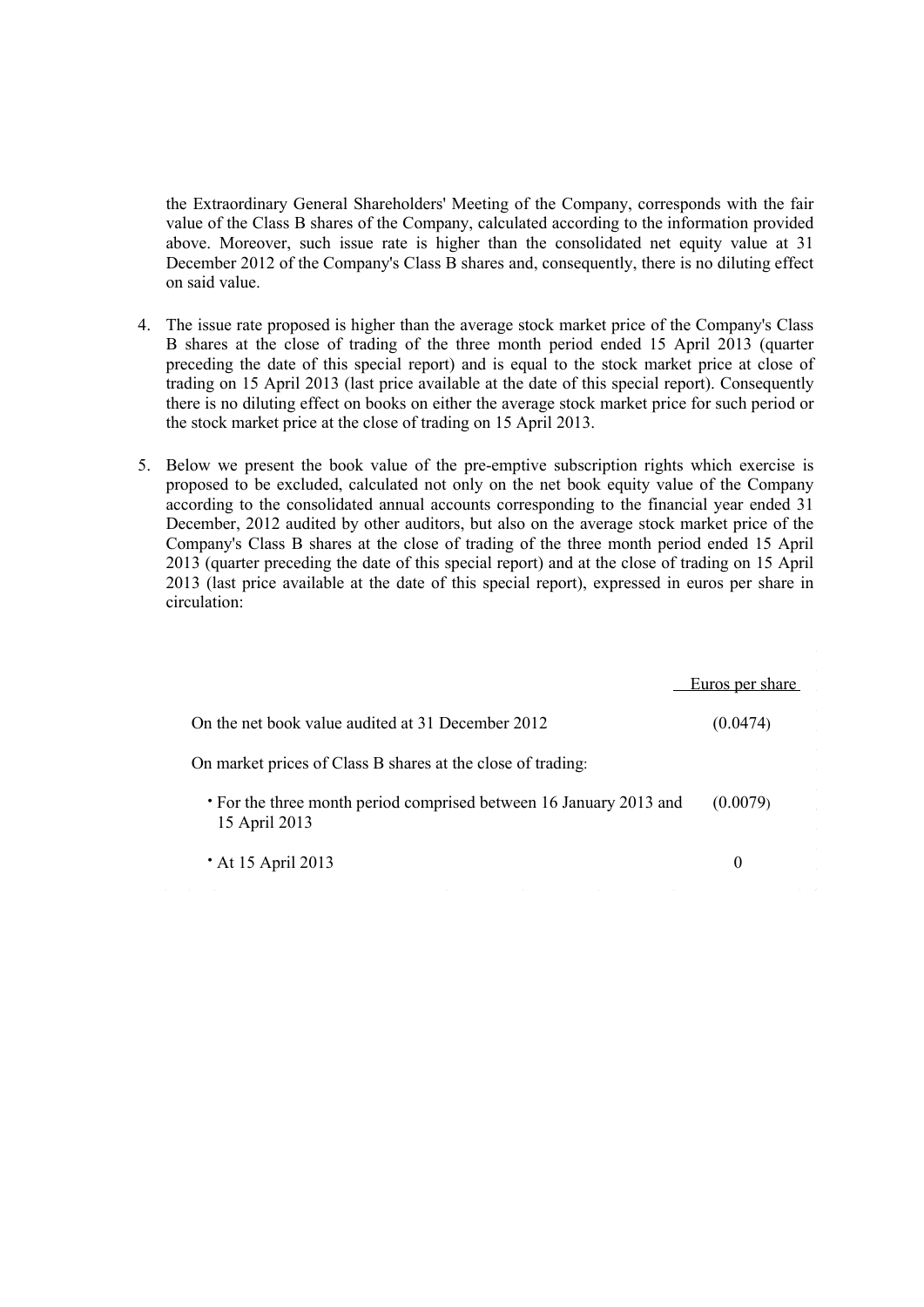This special report has been prepared solely for the purposes foreseen in articles 308 and 505 of the Consolidated Text of the Companies Act, referring to the auditors' report different to the Company's auditors. This report should not be used for any other purpose.

Horwath PLM Auditores, S.L.P.

Agustí Saubi Roca Partner

Barcelona, 16 April 2013

[THIS DOCUMENT CONSTITUTES A TRANSLATION INTO ENGLISH OF THE OFFICIAL SPANISH VERSION OF THE SPECIAL REPORT ON THE EXCLUSION OF THE PRE-EMPTIVE RIGHTS AS FORESEEN IN ARTICLES 308 AND 506 OF THE CONSOLIDATED TEXT OF THE COMPANIES ACT. IN CASE OF DISCREPANCIES, THE OFFICIAL SPANISH VERSION SHALL PREVAIL]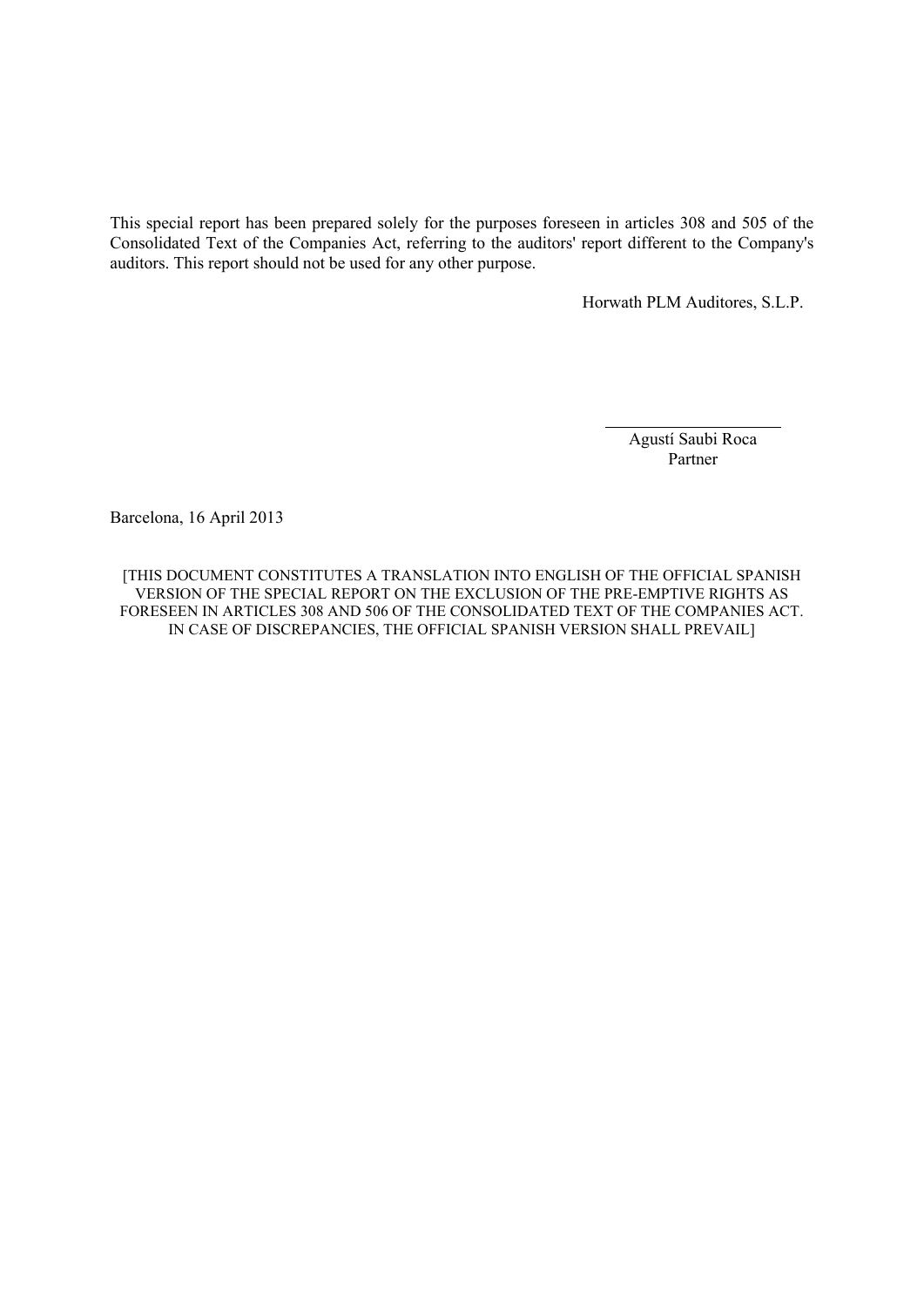### Schedule 1

Report prepared by the Directors of Grifols, S.A. dated 16 April 2013, in relation to the share capital increase with the exclusion of pre-emptive subscription rights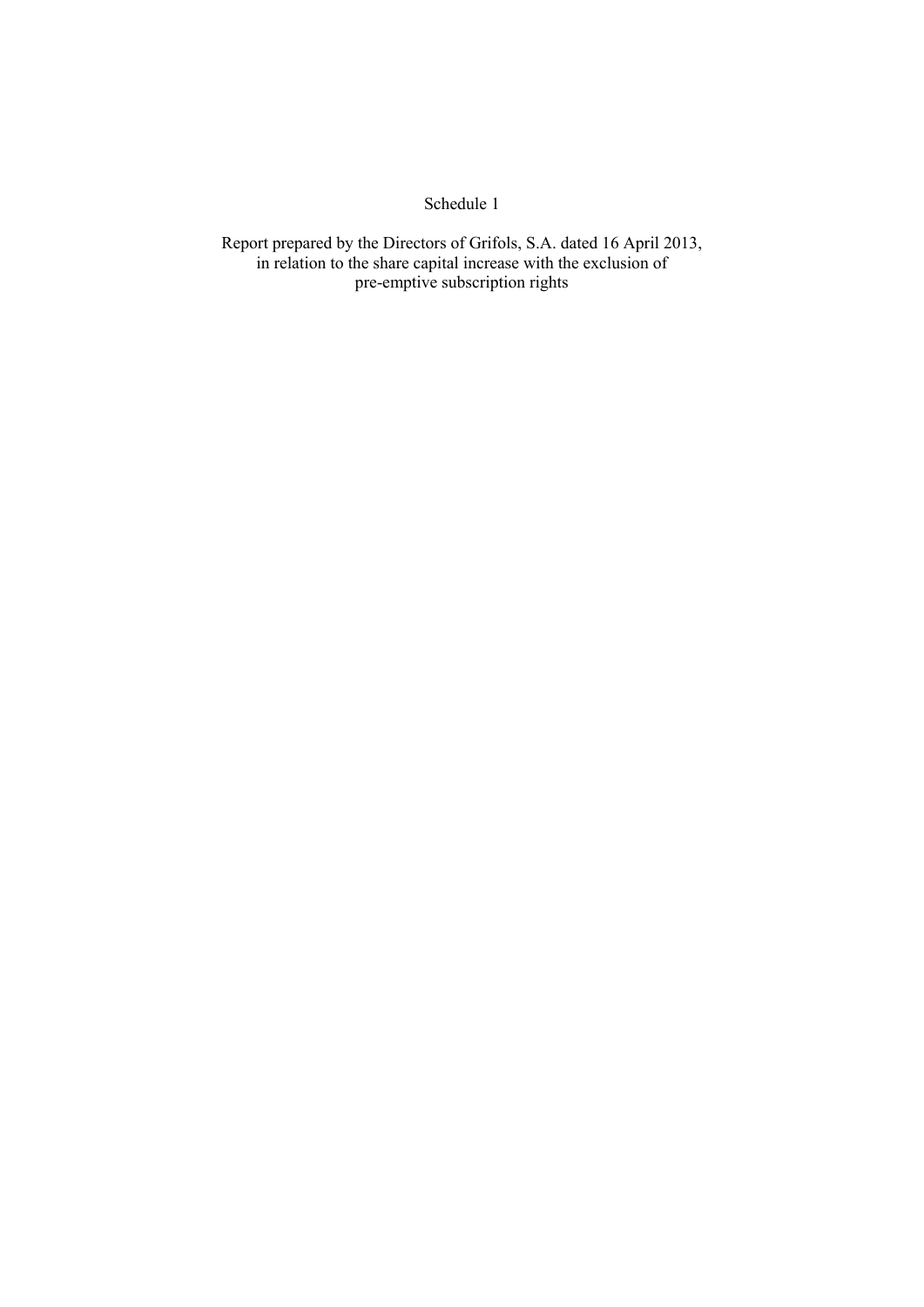#### **GRIFOLS, S.A.**

#### **REPORT OF THE BOARD OF DIRECTORS ON THE INCREASE IN SHARE CAPITAL THROUGH A CASH CONTRIBUTION, EXCLUSION OF THE PRE-EMPTIVE SUBSCRIPTION RIGHT AND AMENDMENT OF THE ARTICLES OF ASSOCIATION**

This report has been prepared by the Board of Directors of Grifols, S.A. (hereinafter, "**Grifols**" or the "**Company**") pursuant to the provisions of articles 286 and 308.2, 506.3 and related provisions of the Royal Legislative Decree 1/2010, of 2 July, by means of which the consolidated text of the Companies Act (*Ley de Sociedades de Capital)* (hereinafter, the "**LSC**") is approved. The LSC requires that, in the event that the directors decide to increase the share capital with a total or partial exclusion of the pre-emptive subscription right in accordance with the authorities granted to the Board by the General Shareholders' Meeting, they must draw up a report specifying the value of the Company's shares and providing detailed reasons for the proposal, as well as indicating the contribution to be made for the new shares and indication of the shareholders to which such shares will be allocated. The report must be made available to the shareholders at the first General Meeting that is to be held after the resolution of share capital increase has been passed. Thus, the Board of Directors has prepared this report on the proposal to increase the share capital in accordance with the delegation conferred upon the Board by the Extraordinary General Shareholders' Meeting held on 4 December 2012.

The report only analyses the commercial aspects required by the aforesaid articles, without making any accounting or other type of evaluations.

The share capital increase and the amendment of the Articles of Association are part of the agreement to acquire 60% of the economic and voting rights of the Spanish company Progenika Biopharma, S.A. (hereinafter, "**Progenika**") (hereinafter, the "**Transaction**) entered into on 7 January 2013 (hereinafter, the "**Acquisition Agreement**"). Subject to the prior fulfillment of certain conditions contained in the Acquisition Agreement, the Transaction was closed on 27 February 2013 (hereinafter, the "**Closing Date of the Transaction**") and was subsequently notified to the National Securities Market Commission-CNMV as a relevant event. On the Closing Date of the Transaction, Grifols paid the price of the Transaction to Progenika's selling shareholders. 50% of the price was paid in cash (the "**Price in Cash**") and a non-monetary contribution consisting of Class B shares of Grifols without voting rights (the "**Price in Shares**") was paid for the remaining 50% of the price. A more detailed description of the Acquisition Agreement and of the Transaction is provided in Section I of this report.

In order to satisfy certain obligations contained in the Acquisition Agreement, among others, that the non-voting shares delivered as Price in Shares to Progenika's sellers had to be admitted to listing at the moment of the delivery on 12 February 2013, Grifols and Scranton Enterprises BV ("**Scranton**" or the "**Lender**") entered into a share loan agreement according to which 1,300,000 non-voting shares of the Company were lent to Grifols by Scranton (the "**Loan Agreement**") so that Grifols could ensure that it would have a sufficient number of Class B shares to pay the Price in Shares.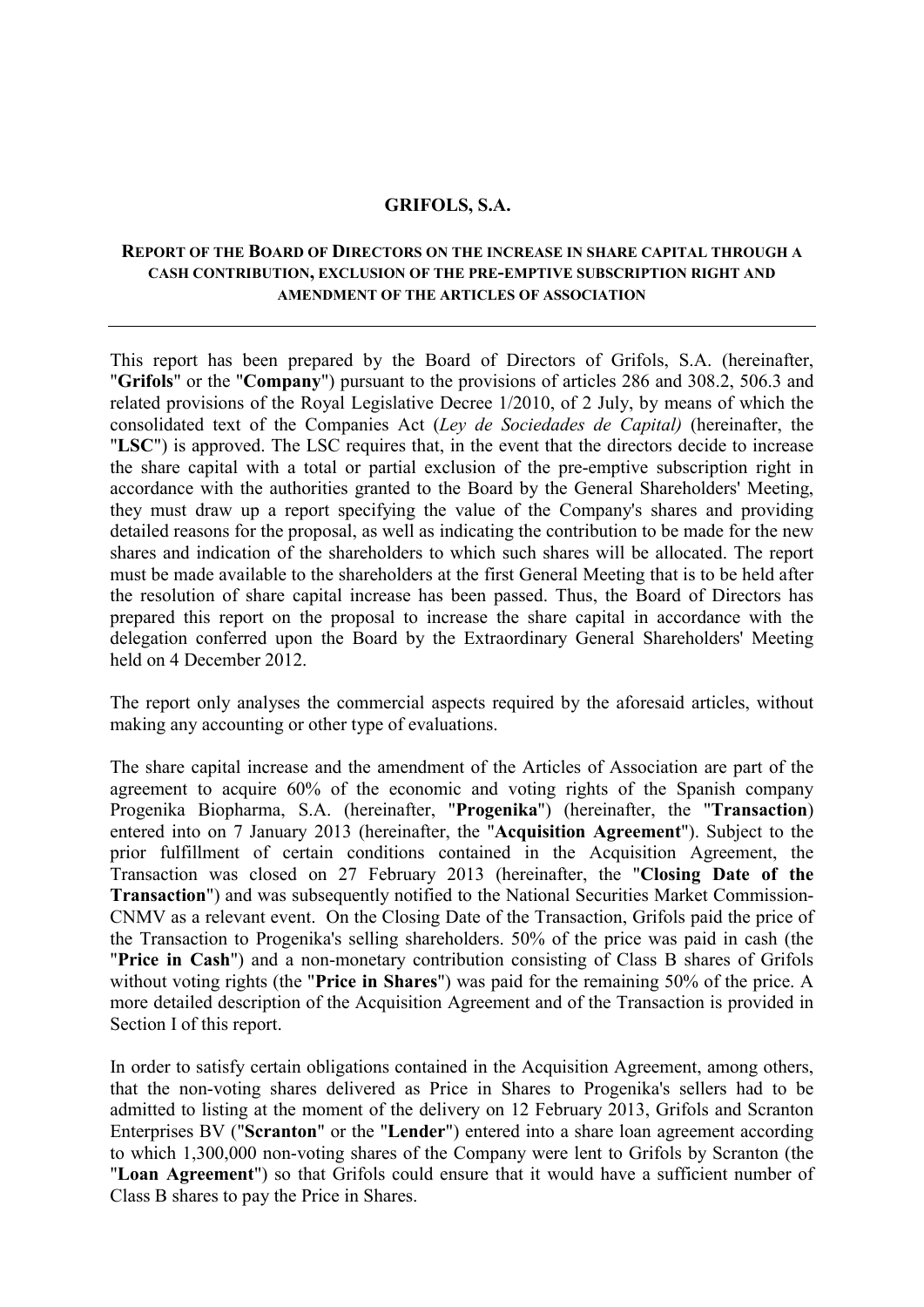The share capital increase mentioned in this report will enable Grifols to issue the number of shares needed to pay the Price in Shares and thus return the Lender the non-voting shares that were lent pursuant to the provisions of the Loan Agreement.

### **I. DESCRIPTION OF THE ACQUISITION AGREEMENT AND PROPOSAL TO INCREASE THE SHARE CAPITAL**

# **1. General description of the Transaction**

On the Closing Date of the Transaction, Grifols acquired a number of shares, representing 60% of the economic and voting rights of Progenika, for an aggregate purchase price of Euro 37,007,601.75, which were paid as follows:

- (i) Euro 18,503,801.16 were paid by Grifols from cash funds as Price in Cash; and
- (ii) A price in Shares consisting of 884,997 non-voting Class B shares of Grifols, for an amount of Euro 20.91 each, according to the value agreed by the parties and determined in accordance with their average market price within the last ten (10) days prior to the Closing Date of the Transaction.

# **2. Description of Progenika**

Progenika Biopharma S.A. is a Spanish company founded in 2000. From its inception, it has developed pioneering and innovative tools in the field of personalized medicine. Progenika has as its main objective the development, production and commercialization of *in vitro* diagnostic genotyping test, prognosis of diseases and prediction of response to drug treatment. Progenika has also developed its own technology to produce DNA chips for diagnosis, becoming one of the most advanced international corporations in this field.

### **3. Proposal to increase the share capital. Issue and initial subscription of non-voting shares**

# A. Proposal to increase the share capital

As it has been mentioned above, pursuant to provisions of the Loan Agreement executed on 12 February 2013, 1,300,000 non-voting shares of the Company were lent to Grifols so that Grifols could ensure payment of the Price in Shares to Progenika's shareholders on the Closing Date of the Transaction. After the Transaction was closed, the Price in Shares amounted to 884,997 Class B shares, as this was the number of Class B shares Grifols needed to return the loan to Scranton.

In order to return the loan, Grifols will increase its share capital by issuing and placing in circulation 884,997 new Class B shares without voting rights, of a par value of Euro 0.10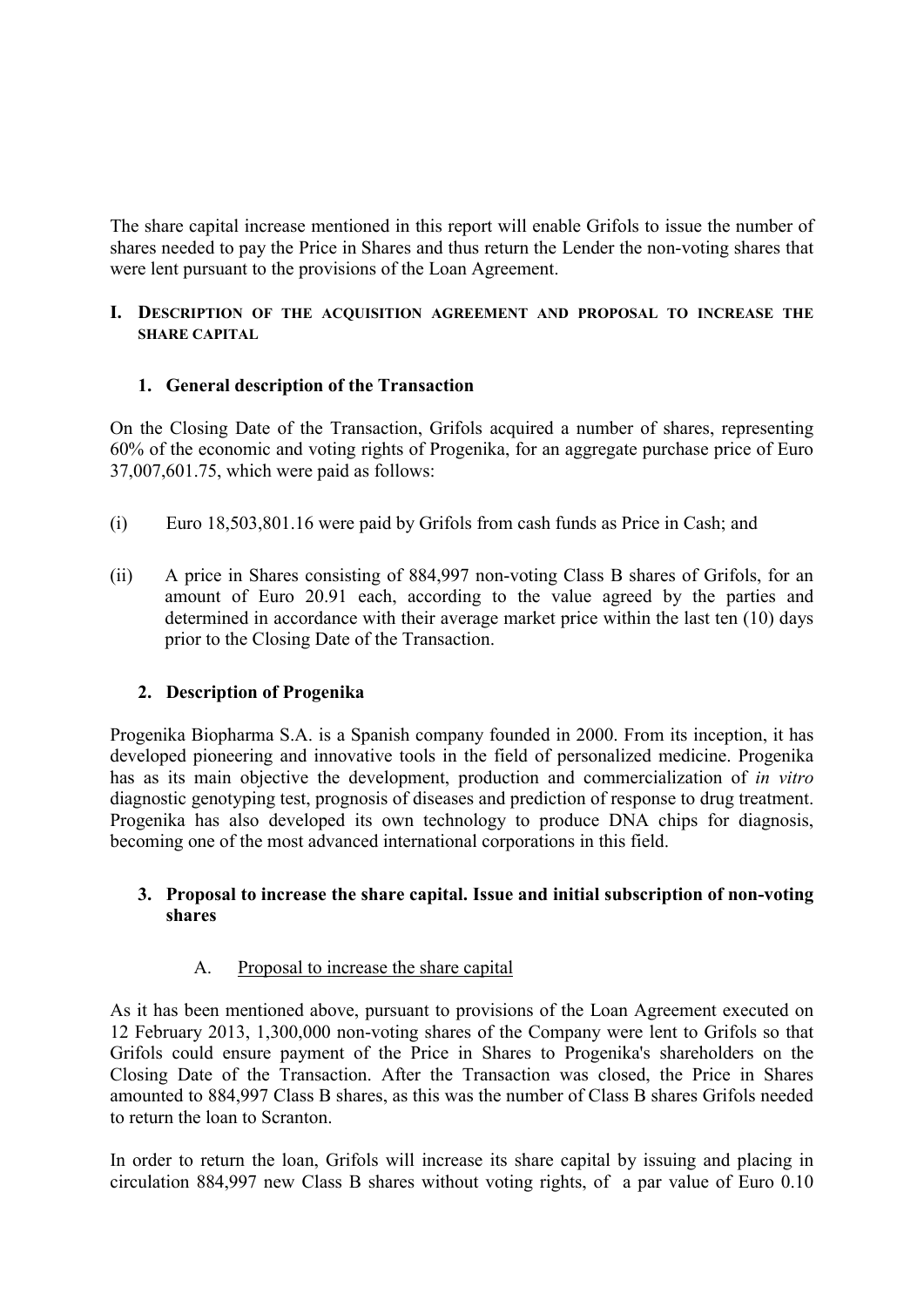each, with a share premium of Euro 23.02 per share pursuant to the provisions of section B below. Therefore, the total amount of the share capital increase will be Euro 20,461,130.64, of which Euro 88,499.70 will correspond to the par value and Euro 20,372,630.94 to share premium.

A lending institution (hereinafter, the "**Subscription Agent**"), which is foreseen to be Banco Bilbao Vizcaya Argentaria, S.A., will initially subscribe the non-voting Class B shares through a cash contribution. After the share capital increase has been registered in the Commercial Registry of Barcelona, Grifols will repurchase the non-voting shares to the Subscription Agent for the same value as the Subscription Agent had subscribed the share capital increase. The Subscription Agent will subsequently deliver Scranton's non-voting shares on behalf of Grifols so that Grifols can return the loan.

In the event of incomplete subscription, the share capital shall be increased only in the amount of the subscriptions made.

# B. Issue Rate of Grifols' non-voting shares

The issue rate (par value plus share premium) of each non-voting share of Grifols will be Euro 23.12. This amount is within the range of amounts that may be taken as an indication of the fair value of the shares of the Company.

Said issue rate has been determined and corresponds to the greater of the following amounts: (i) the weighted average price of the non-voting shares of Grifols from 16 January to 15 April 2013, both inclusive, which was Euro 20.0894 per share; and (ii) the market price of the shares at closing of the trading session of 15 April 2013 (the trading day immediately preceding the date of issuance of this report), which was Euro 23.12 per share. Accordingly, the issue rate is set at Euro 23.12 per share.

According to the directors, the issue rate corresponds to the fair value of the shares since it is equivalent to the market value of the shares in accordance with the customary practices of listed companies and pursuant to the provision of article 504.2 of the LSC.

In any case, the Board of Directors expressly mentions that such issue rate (par value plus share premium) is higher than the consolidated net book value of Grifols' Class B shares without voting rights, which is of Euro 5.59 per share according to the Company's consolidated financial statements as of 31 December 2012. These consolidated financial statements were audited by the Company's auditor and received an unqualified audit opinion.

At all events, the report issued by the auditor appointed by the Commercial Registry of Barcelona, who shall be different from the Company's auditor, will confirm whether the issue rate is fair or not.

C. Number and price of the shares to be delivered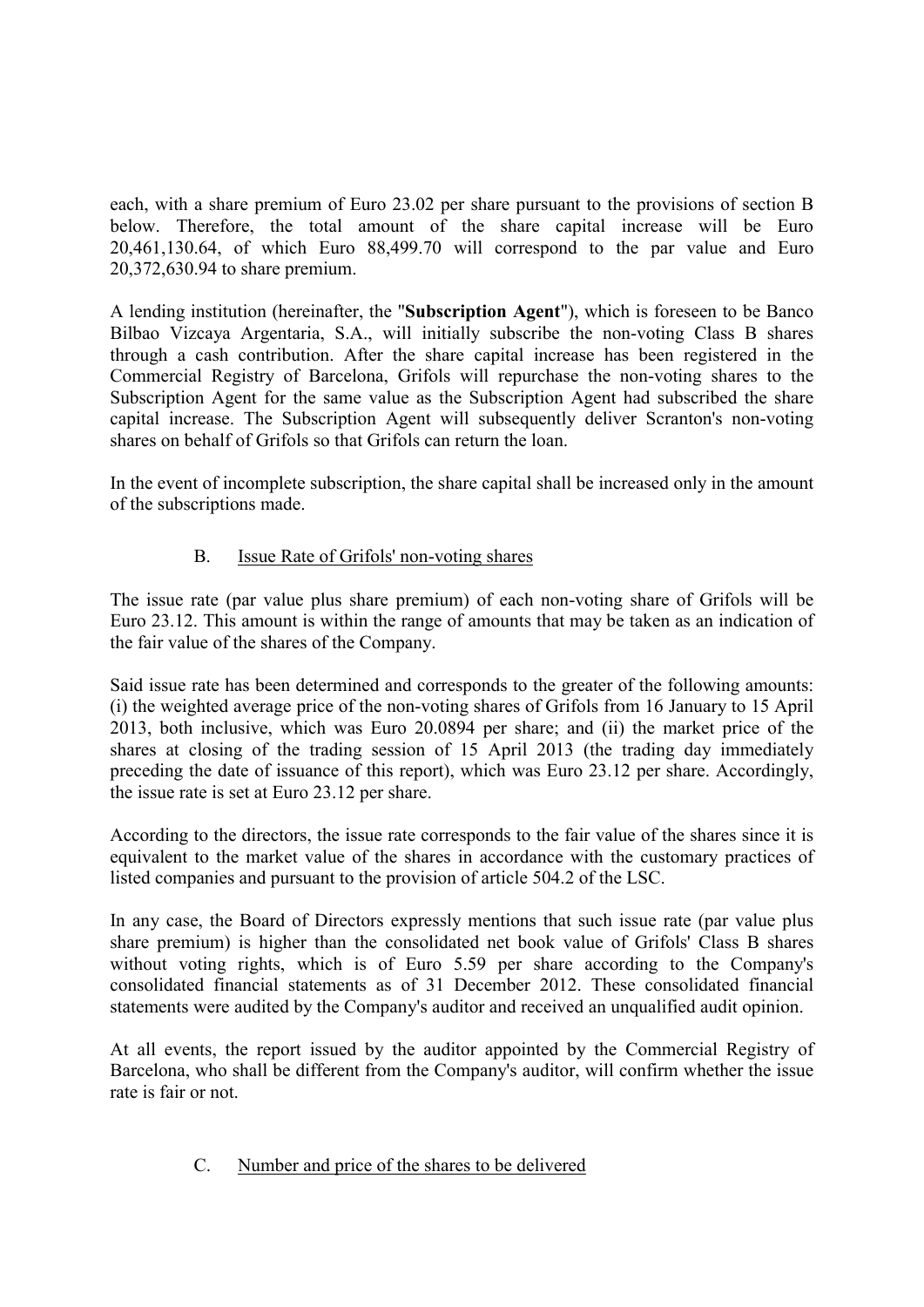As indicated above, Grifols will issue 884,997 Class B shares, of par value of Euro 0.10 and a share premium of Euro 23.02 each, all of them belonging to the same class and series, being Company's shares without voting rights with the pre-emptive rights established in article 6 Bis of the Articles of Association.

The shares are represented by means of book entries and will be governed by the Securities Market Act (*Ley del Mercado de Valores*) and such other provisions as may be applicable. The book-entry registry shall be managed by the Sociedad de Gestión de los Sistemas de Registro, Compensación y Liquidación de Valores, S.A.U. (Iberclear) and its participant entities.

# D. Exclusion of the pre-emptive subscription rights

The Board of Directors has agreed to suppress the pre-emptive subscription rights in connection with the share capital increase so that the Subscription Agent can subscribe the non-voting shares and subsequently return them to Scranton in accordance with the provisions of the Loan Agreement.

In the Board of Director's opinion, the exclusion of the pre-emptive subscription rights is based on the interest the closing of the Transaction and the subsequent acquisition of Progenika by Grifols has for the Company.

# **II. PROPOSAL OF RESOLUTION TO BE SUBMITTED TO THE BOARD OF DIRECTORS**

On the basis of the above considerations and for the foregoing purposes, the full text of the proposal of resolution to be submitted to the Board of Direct is the following:

# *1. Amount of the increase in share capital*

*In the exercise of the authorities delegated to the administration body by the Extraordinary General Shareholders' Meeting held on 4 December 2012, it is resolved to increase the Company's share capital in the nominal amount of Euro 88,499.70 by issuing and placing in circulation 884,997 Class B shares without voting rights, of a par value of Euro 0.10 each, all of them belonging to the same class and series as those currently in circulation and represented by means of book-entries. Likewise, the total share premium is set at Euro 20,372,630.94 (Euro 23.02 per share).*

*This increase of share capital shall be paid by means of a cash contribution.* 

# *2. Issue Rate*

*The new shares are issued at a par value of Euro 0.10 each plus a share premium of Euro per share.*

*The issue rate (par value plus share premium) of the new Class B shares without voting rights corresponds to the fair value of the shares, which has been determined and corresponds to the greater of the following amounts: (i) the weighted average*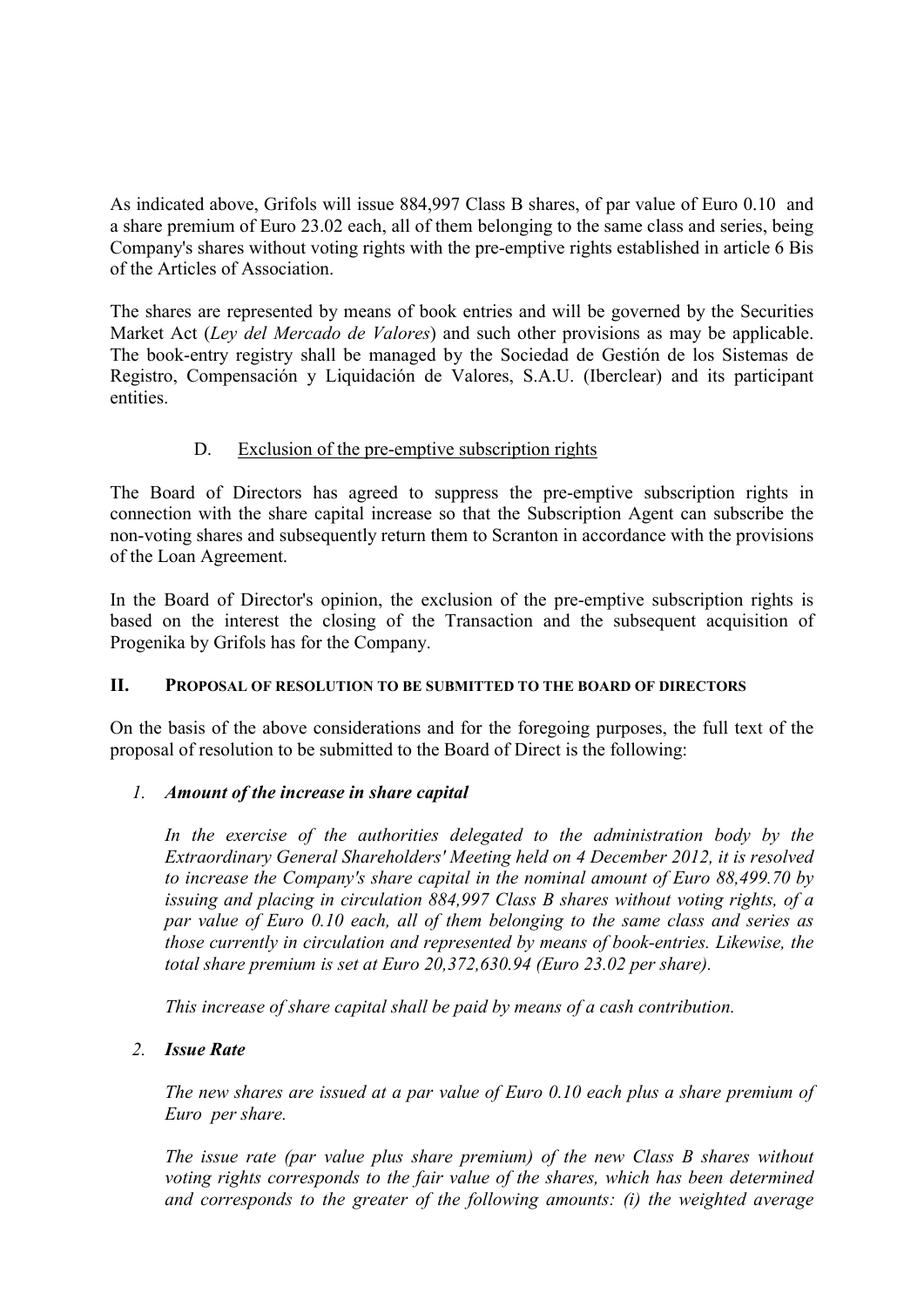*price of the shares from 16 January to 15 April 2013, both inclusive, which was Euro 20.0894 per share; and (ii) the market price of the shares at closing of the trading session of 15 April 2013 (the trading day immediately preceding the date of issuance of the report regarding this share capital increase issued by the directors), which was of Euro 23.12 per share. Accordingly, the issue rate is set at Euro 23.12 per share.*

*In any case, the Board of Directors expressly mentions that such issue rate (par value plus share premium) is higher than the consolidated net book value of Grifols' Class B shares without voting rights, which is of Euro 5.59 per share according to the Company's consolidated financial statements as of 31 December 2012. These consolidated financial statements were audited by the Company's auditor and received an unqualified audit opinion.*

*Before passing this resolution, the Board of Directors of the Company was provided with the report drawn up by an auditor designated for such purpose by the Commercial Registry, who is different than Grifols' auditor. The report indicated (i) the fair value of the Company's shares, (ii) the net book value of the pre-emptive subscription rights, which exercise is proposed to be excluded, and (iii) the reasonableness of the data contained in the report prepared by the Board of Directors in connection with the share capital increase.* 

#### *3. Receiver of the shares*

*The shares shall be subscribed and paid by the lending institution Banco Bilbao Vizcaya Argentaria, S.A. The par value and the share premium shall be paid in cash and in one payment only at the moment of the subscription.*

#### *4. Exclusion of the pre-emptive subscription rights*

*According to the authority conferred upon the Board of Directors by the Extraordinary General Shareholders' Meeting held on 4 December 2012, it is resolved to exclude the pre-emptive subscription right in connection with the issue of shares agreed as the interest of the Company so requires.*

#### *5. Incomplete subscription*

*Pursuant to the provisions of article 311 of the LSC, in the event that the new Class B shares without voting rights, of a value of Euro 0.10 each, cannot be subscribed or fully paid; the capital increase will be increased only in the amount of the subscriptions made.*

#### *6. Rights of the new shares*

*The newly issued shares shall be Class B shares without voting rights, the same as those currently in circulation, and shall be represented by means of book-entries. The new shares will confer their holders the rights established in Article 6 Bis of the Articles of Association.*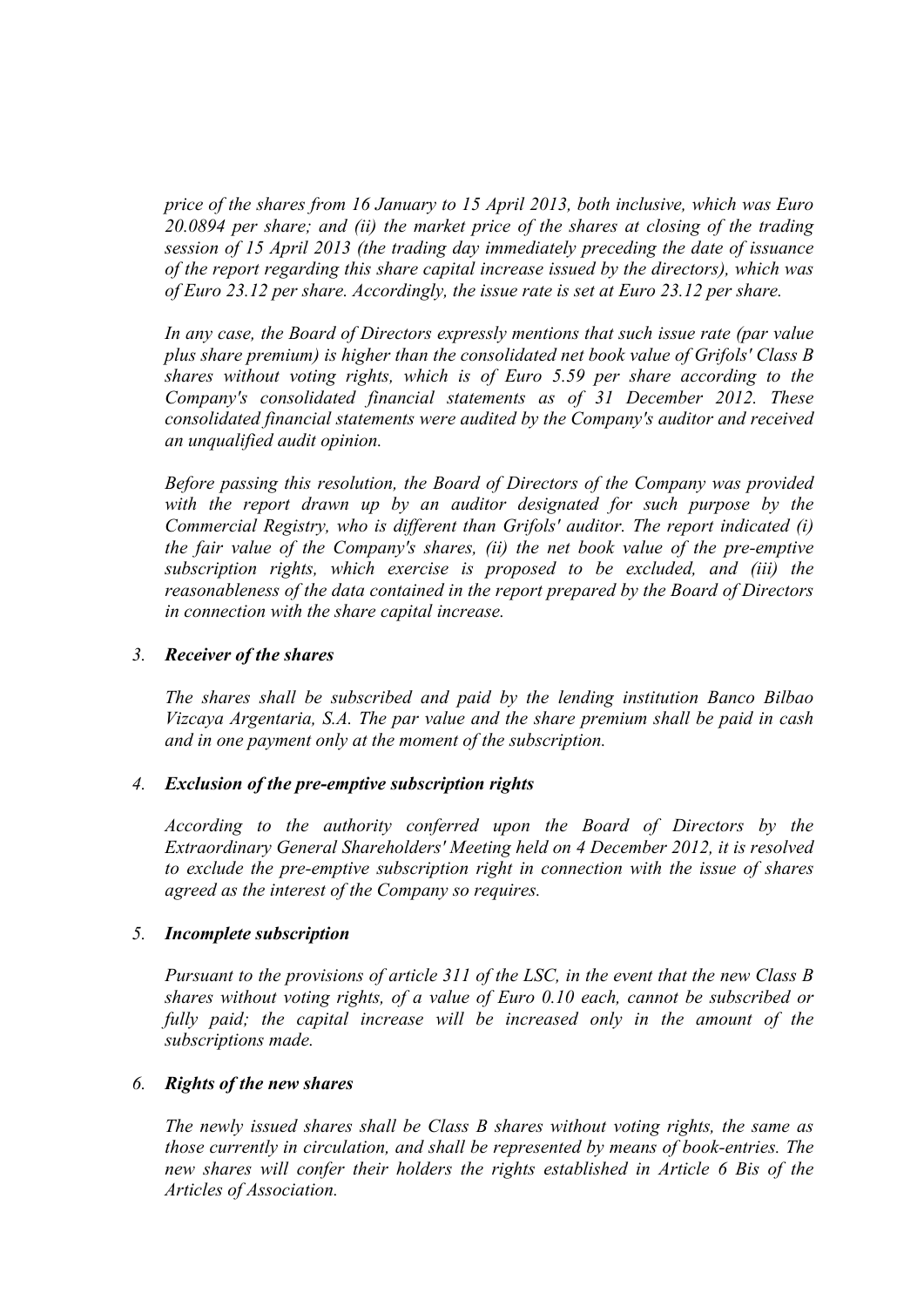#### *7. Admission to listing of the new shares*

*It is resolved to apply for the listing of the new shares on the Madrid, Barcelona, Bilbao and Valencia Stock Exchanges as well as on the Spanish Automated Quotation System (Sistema de Interconexión Bursátil Español-SIBE) (Continous Market) and via ADSs (American Depositary Shares), on the National Association of Securities Dealers Automated Quotation (NASDAQ). Likewise, it is agreed to apply for the inclusion of the new shares on the accounting records of the company Sociedad de Gestión de los Sistemas de Registry, Compensación y Liquidación de Valores, S.A.U. (Iberclear).*

#### *8. Information made available to shareholders*

*The report approved at this meeting, as well as the report drawn up by an auditor designated by the Commercial Registry who is different than the Company's auditor, will be made available to the shareholders at the first General Shareholders' Meeting that will be held in accordance with the provisions of article 506 of the LSC.*

#### *9. Amendment of the Articles of Association*

*As a result of the share capital increase, it is resolved to amend article 6 of the Company's Articles of Association corresponding to the share capital, which will be drawn up to reflect the subscription and payment of the shares.*

#### *10. Delegation of powers*

*It is resolved to delegate powers to the President of the Board of Directors, Mr. Víctor Grifols Roura, the director Mr. Tomás Dagá Gelabert and the Secretary and Vice-Secretary Non-board Members so that any of them, acting jointly and severally, may establish the conditions for the share capital increase, where not provided in the resolution and, specifically, perform, among others, any of the following actions:* 

- *(i) To set the date on which the share capital increase will take place as well as any other circumstances that would have not been determined by the Board of Directors.*
- *(ii) To declare the complete or incomplete subscription of the share capital increase.*
- *(iii) To redraft article 6 of the Articles of Association so that they reflect the subscription and payment of the shares.*
- (iv) *To apply for the listing of the shares on the Madrid, Barcelona, Bilbao and Valencia Stock Exchanges as well as on the Spanish Automated Quotation System (Sistema de Interconexión Bursátil Español-SIBE) (Continous Market) and via ADSs (American Depository Shares) and on the National Association*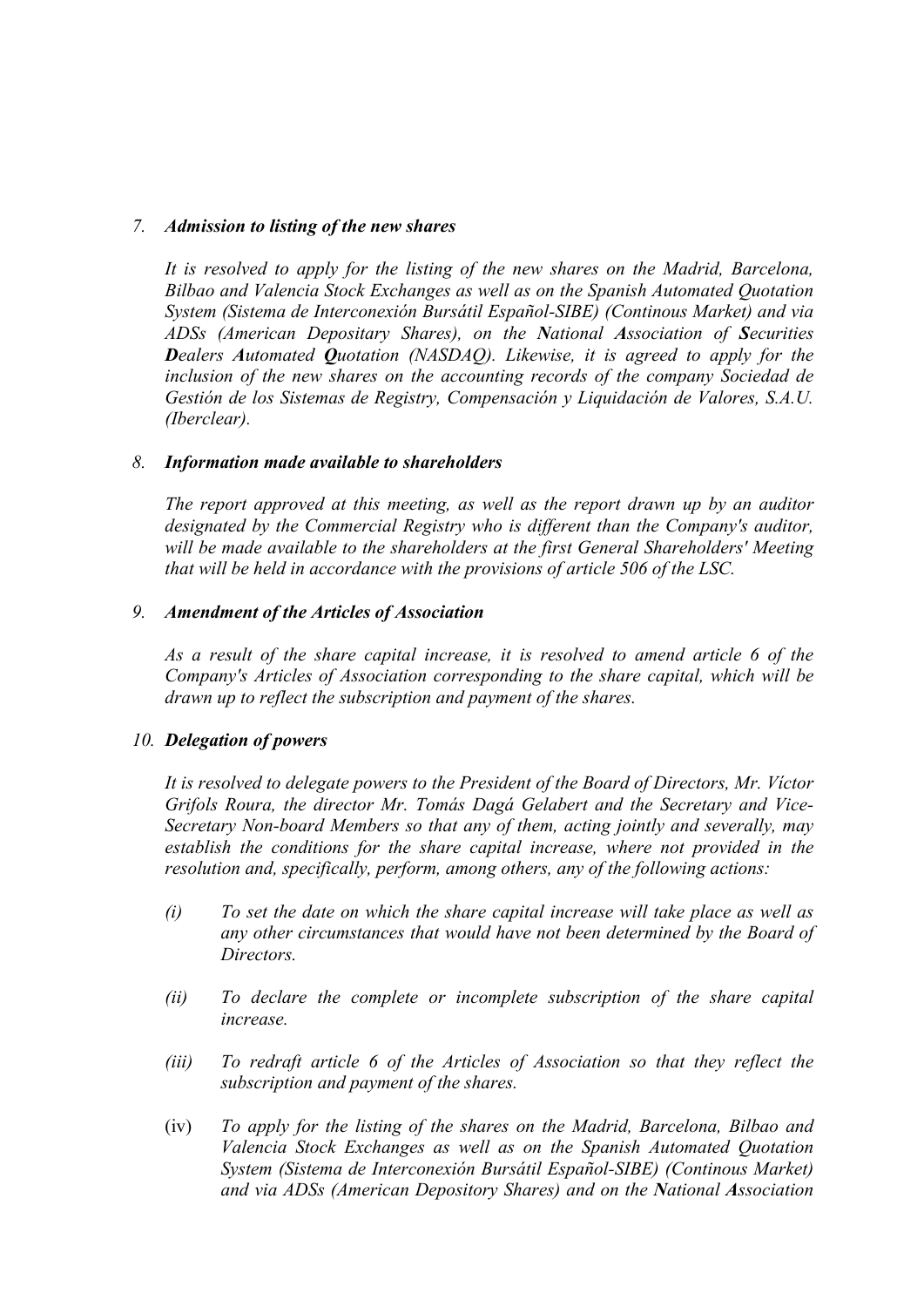*of Securities Dealers Automated Quotation (NASDAQ); to apply for the inclusion of the new shares on the accounting records of the company Sociedad de Gestión de los Sistemas de Registry, Compensación y Liquidación de Valores, S.A.U. (Iberclear) as well as to carry out all the necessary actions and procedures and to file any documents that might be required with the competent bodies of the above-mentioned stock exchanges so that the new shares are admitted to listing. It is expressly put on record that Grifols agrees to be bound by already existing and future rules related to stock exchange matters and, specially, as regards contracting, permanence and exclusion from official listings.* 

*(v) To perform any actions as may be deemed necessary and execute such documents, whether public or private, as may be required or desirable to obtain the necessary authorizations or registrations; to undertake the necessary actions for the execution of this resolution of share capital increase, including the granting of the relevant public deed and the publication of any legal announcements, before any bodies or public or private authorities; to execute any public or private documents as may be required to rectify, amend, clarify or complete the aforementioned public deed or certification of increase of share capital according to the oral or written instructions of the Registrar as well as to request the partial registration of the resolutions capable of being registered with any public or private competent body, being these powers as wide as it may be deemed necessary by law in order to accomplish the purposes and acts mentioned above.*

The Board of Directors of the Company has unanimously approved this Report on the increase in share capital and the exclusion of the pre-emptive subscription right at the meeting held on 16 April 2013, which was attended by all the members of the Board. This report will be made available to the Company's shareholders at the next General Shareholders' Meeting.

[THIS DOCUMENT CONSTITUTES A TRANSLATION INTO ENGLISH OF THE OFFICIAL SPANISH VERSION OF THE REPORT OF THE BOARD OF DIRECTORS ON THE INCREASE IN SHARE CAPITAL THROUGH A CASH CONTRIBUTION, EXCLUSION OF THE PRE-EMPTIVE SUBSCRIPTION RIGHT AND AMENDMENT OF THE ARTICLES OF ASSOCIATION. IN CASE OF DISCREPANCIES, THE OFFICIAL SPANISH VERSION SHALL PREVAIL]

\* \* \*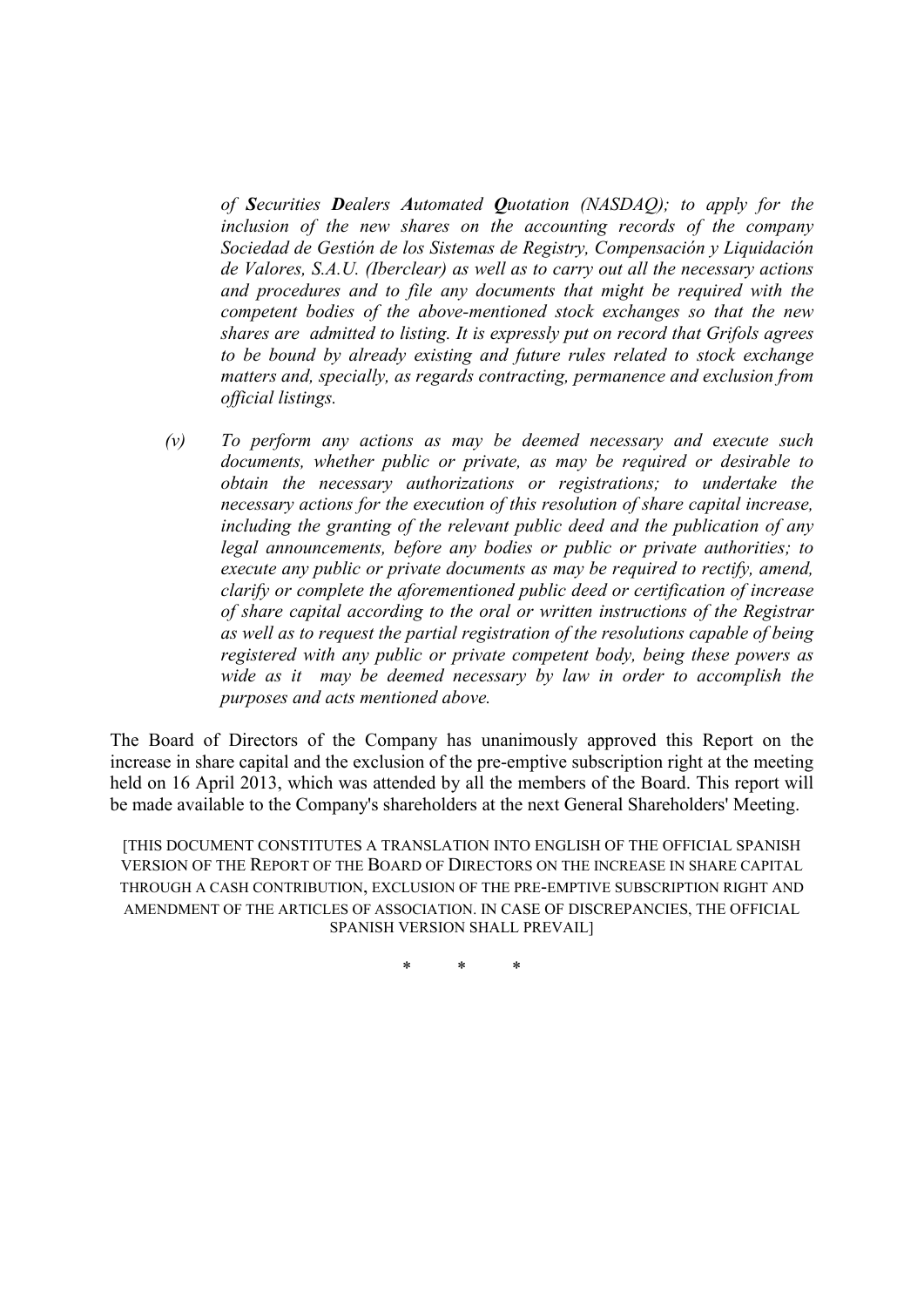Schedule 2

Copy of the certificate from the Governing Body of the Barcelona Stock Exchange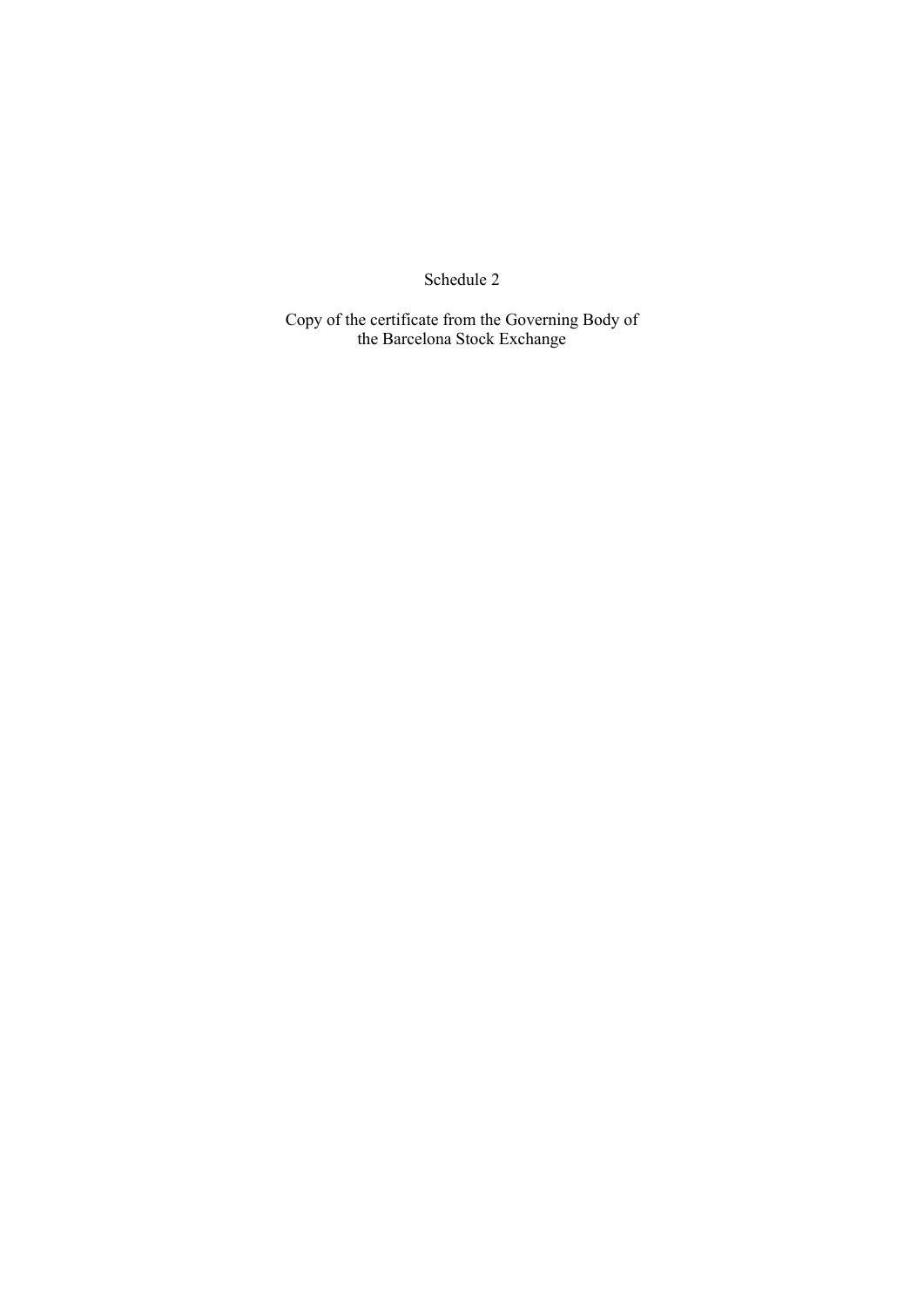No 1,685/1

# I, MS ROSER MICÓ PÉREZ, DIRECTOR OF THE DEPARTMENT OF SUPERVISION OF MARKETS AND INFORMATION OF THE BARCELONA STOCK EXCHANGE (SOCIEDAD RECTORA DE LA BOLSA DE VALORES DE BARCELONA, S.A.U.)

**DO HEREBY CERTIFY** that from 16 January 2013 to 15 April 2013, both inclusive, the SERIES B SHARES OF GRIFOLS, S.A. were registered in 62 sessions out of a total number of 62 working sessions and that the domestic trade volume was the following:

|               | <b>Number of titles</b> | Euros in cash  |
|---------------|-------------------------|----------------|
| Standard      | 3,625,968               | 72,843,619.57  |
| <b>Blocks</b> | 5,139,015               | 111,135,896.11 |
| Total         | 8,764,983               | 183,979,515.68 |

Weighted average value for the period: Euros 20.0894

**IN WITNESS WHEREOF** for all pertinent purposes I have issued this certificate at the request of MR. AGUSTÍ SAUBI ROCA of HORWATH PLM AUDITORES, S.L.P. in Barcelona, on this sixteenth day of April two thousand and thirteen.

**[**THIS DOCUMENT CONSTITUTES A TRANSLATION INTO ENGLISH OF THE OFFICIAL SPANISH VERSION OF THE CERTIFICATE FROM THE GOVERNING BODY OF THE BARCELONA STOCK EXCHANGE. IN CASE OF DISCREPANCIES, THE OFFICIAL SPANISH VERSION SHALL PREVAIL]